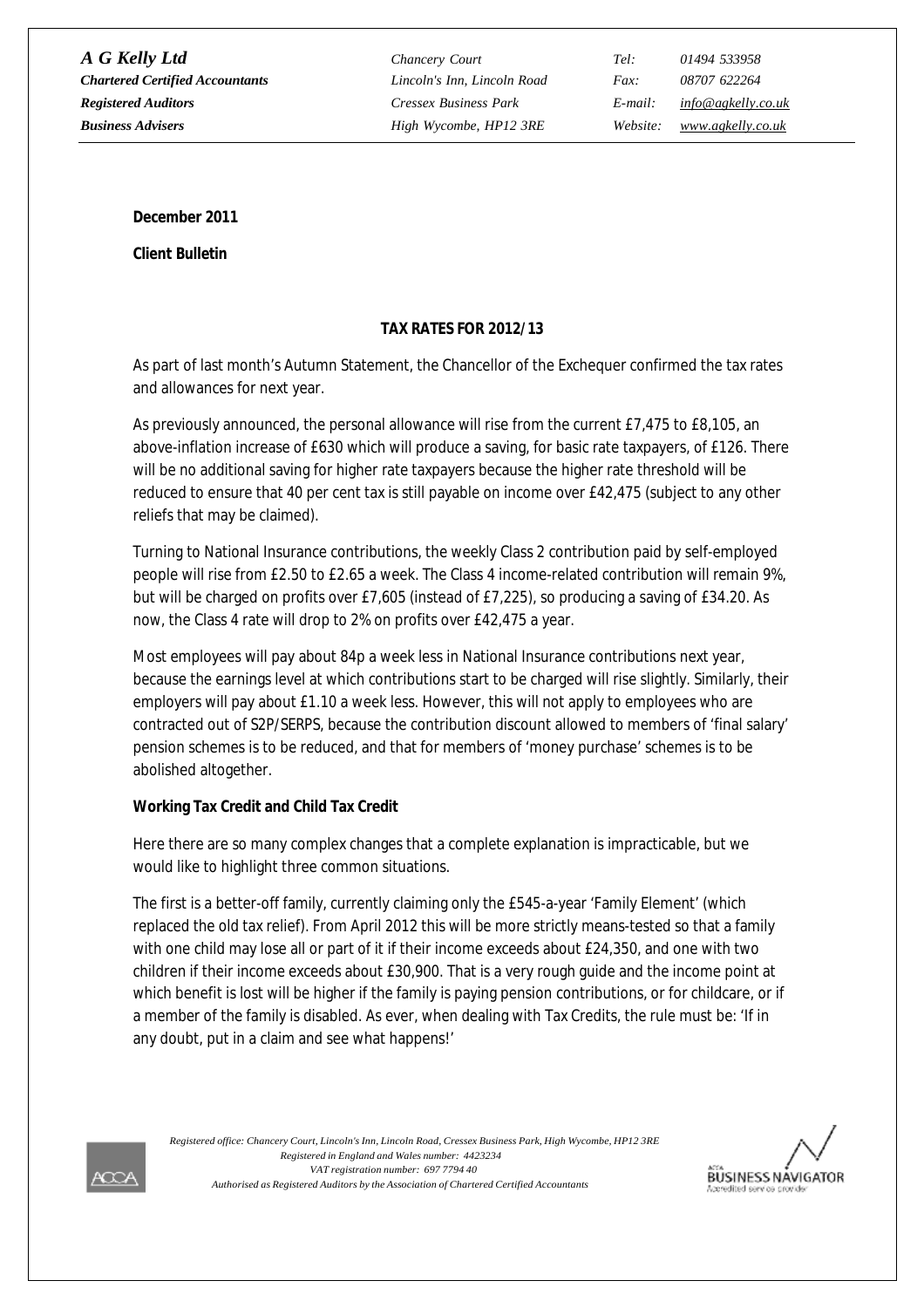The second situation is that of a family earning less, currently receiving the Child Element for one or more children. All other things being equal, their annual benefit for each child will rise by £135 a year from April 2012. This may be some solace for the fact the Child Benefit is not to be increased next year.

The third is a family which, in say September 2012, discovers that their income for 2012/13 will be £2,000 less than for 2011/12. Under the old rules, they could have contacted the Tax Credit Office and had their entitlement for 2012/13 recalculated (the original calculation would have been on the basis of their declaration of income for 2011/12). However, any recalculation of a family's Tax Credit entitlement for 2012/13 will ignore the first £2,500 by which income has fallen since 2011/12.

#### **CAPITAL ALLOWANCES**

In the June 2010 'Emergency Budget', the Coalition Government announced that the maximum expenditure on machinery and vehicles qualifying for the 100% Annual Investment Allowance will be reduced from £100,000 to £25,000 a year, with effect from 6 April 2012 (1 April 2012 for companies).

Special transitional rules apply where the trader's accounting date is not 5 April (or 31 March for companies), so that his accounting year spans the date the reduced allowance comes into force. They effectively split that year into two periods for capital allowance purposes, which can have some peculiar effects.

For example, suppose a company has a 31 December accounting date. In the year to 31 December 2012 it buys a new lorry for £50,000. There are no other purchases qualifying for capital allowances.

If the purchase is made between 1 January and 31 March 2012, the Annual Investment Allowance will be £43,647. However, if it is made between 1 April and 31 December 2012, the maximum AIA will be only £18,784. In either case, an annual writing down allowance will be available on the balance of the expenditure (£6,353 or £31,216), but this will be less than 20% for 2012 and only 18% in future years.

**Traders spending less than £25,000 will also be affected**

Common sense would suggest that traders spending less than £25,000 a year on machinery and vehicles will not be affected by the new ceiling. However, this is TaxWorld, where you check in your common sense with your hat and coat.

Suppose a sole trader has an accounting date of 30 April and that he buys a second-hand van for £5,000. It is the only purchase qualifying for capital allowances. Under the transitional rules, he will qualify for a full £5,000 Annual Investment Allowance if he buys the van on or before 5 April 2012, or on or after 1 May 2012. But if he buys between 6 and 30 April 2012 (both days inclusive), the AIA will be only £1,712.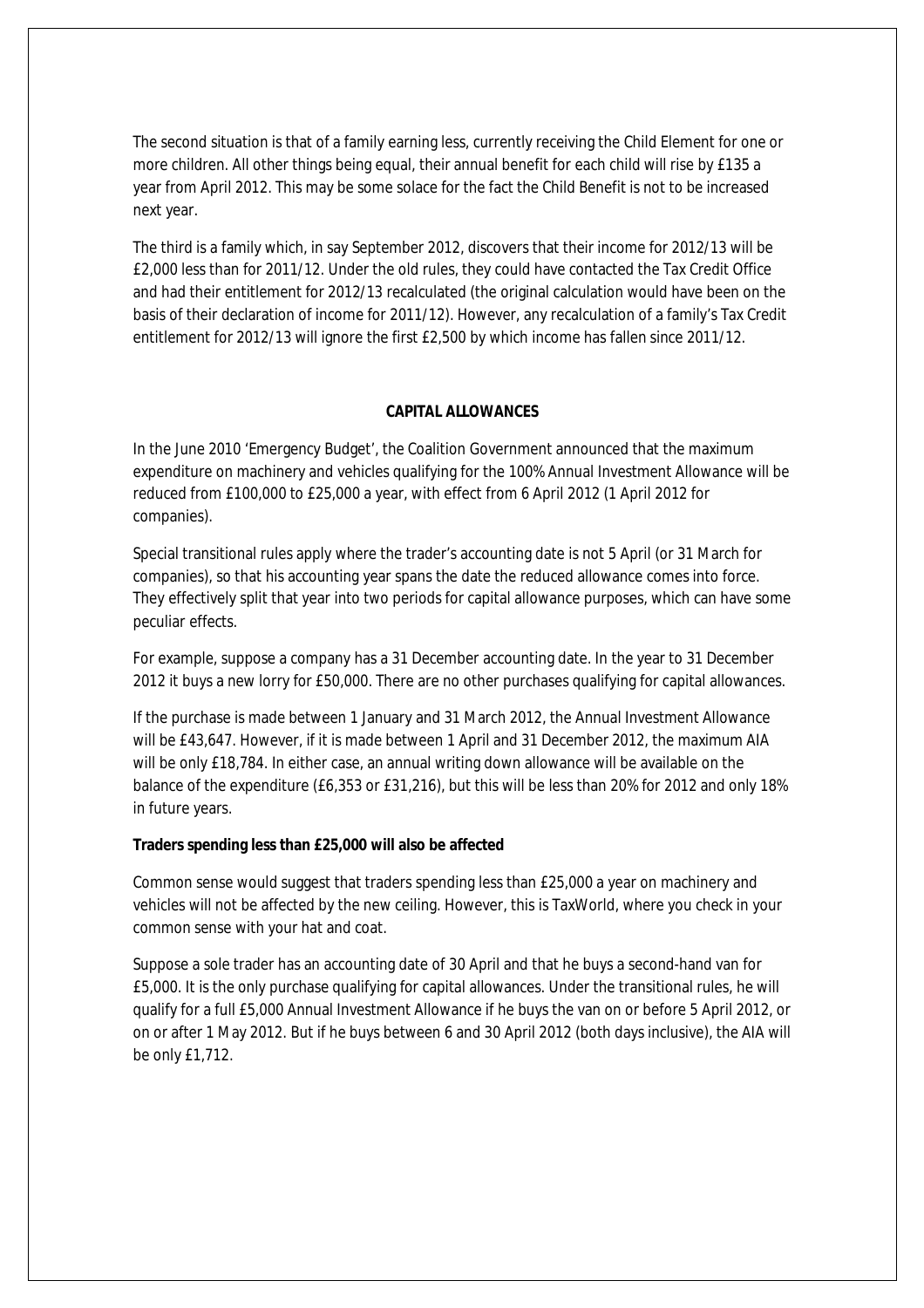The calculation, which is complex enough in itself, is further complicated by the tax rules for determining when expenditure is incurred for capital allowance purposes – it is not necessarily, or even usually, the day you sign the cheque. Accordingly, rather than try to explain the rules, we would strongly urge all clients considering the purchase of machinery or vehicles to discuss the tax implications of correctly timing the purchase with ourselves.

## **A FAIR EXCHANGE?**

Barter transactions between businesses can be beneficial to both parties, but they can cause tax problems.

The starting point is that each party is treated as making a sale to the other. The first problem is the value to be ascribed to that transaction. HMRC's published guidance for traders is that: 'Even if you do not record these [*sales*] through a till, you will need to make a record, at the time the transaction takes place, of the goods supplied and their retail selling price.' What HMRC have in mind here is the butcher who agrees with the hairdresser to give her a joint of meat in exchange for a haircut. The butcher is to be treated as selling the meat for the price he would usually charge in his shop. Similarly, the hairdresser is treated as making her usual charge for a haircut.

However, retail price applies only if the goods or services would usually have been sold in the course of a retail business. Elsewhere, HMRC has said that: 'All receipts arising from contra, barter or reciprocal arrangements must be valued at the fair value of the goods and services exchanged.' The rule of thumb is that the goods and services supplied must be valued at the price which would be charged if they were sold in the usual course of the trader's business.

That said, in the case of an arm's length transaction, HMRC accept that they cannot 'second guess' a cash value put on the transaction by the parties at the time it took place – for example, if each gave the other an invoice for an agreed amount. Unless, that is, the parties used figures which are clearly unrealistic.

The second problem, surprisingly, can be in realising that a barter transaction has taken place at all. For example, Adam rents a storage shed and yard from Brian. Part of the deal is that Brian is allowed to park his van in the yard. Depending on the exact wording of the documentation, it may be that Adam is treated as providing a parking facility as part of the rent he pays for the shed and yard. That would not affect his taxable profit, but it would mean that Adam should have accounted for VAT on the notional charge for parking.

The VAT implications of ignoring or wrongly pricing barter transactions can in fact be much more significant than the income or corporation tax consequences. If the goods and services supplied are business purchases for both parties, then the notional sale of the items supplied will usually be balanced out by the notional purchase of the items received and the profit will remain the same. However, there may still be VAT problems – for example, if the items supplied were standard-rated but the items received in exchange were zero-rated. The worst case scenario, perhaps, is that the trader has not registered for VAT because he thought his turnover was below the threshold, but adding on barter sales brings him above the threshold, perhaps for several past years.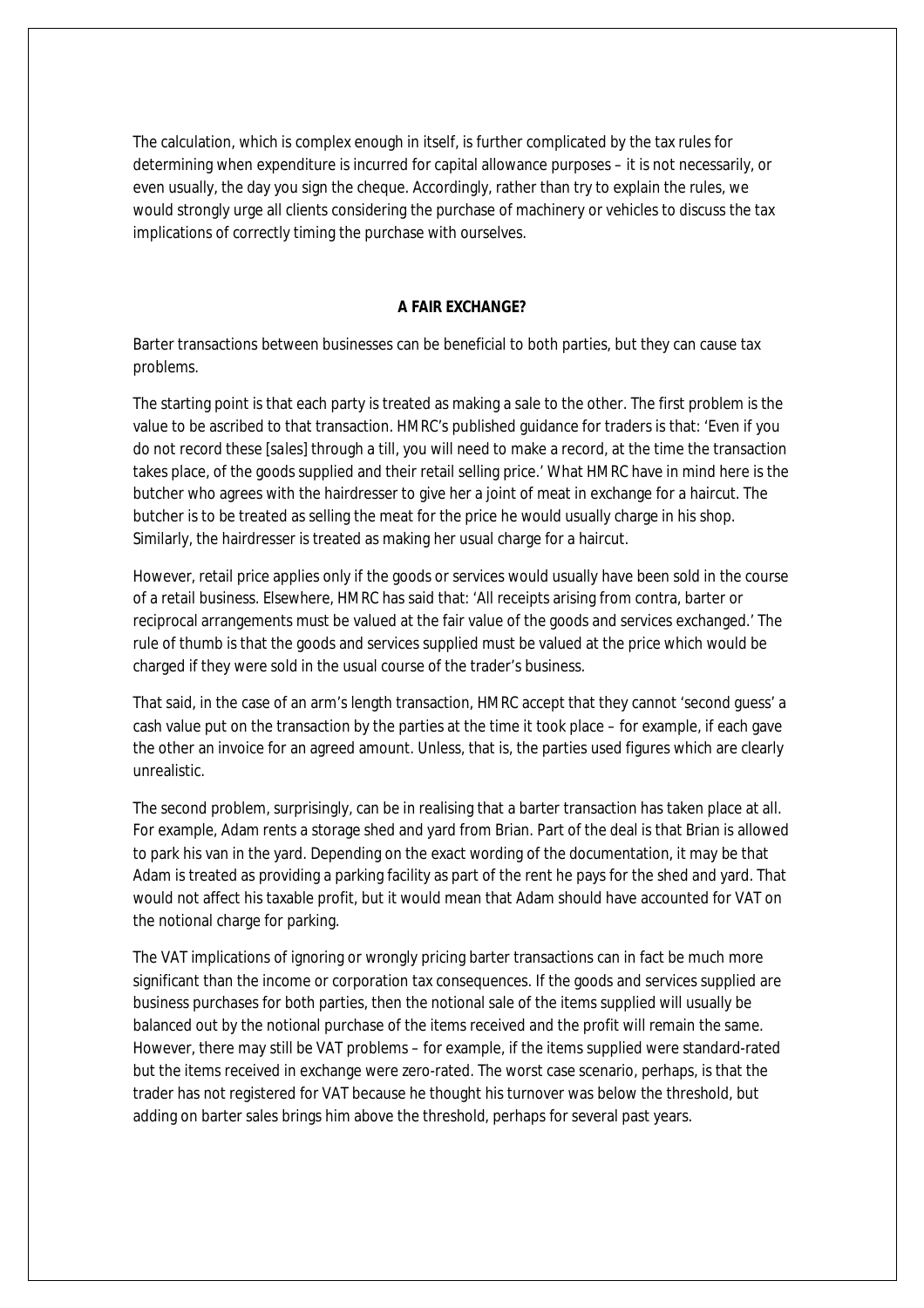There are indications that HMRC is beginning to focus on barter transactions, perhaps because it associates them with the 'informal economy'. There is of course nothing wrong with bartering goods or services in the course of a business, but we would urge clients to keep good records of their barter transactions, so that they can demonstrate to HMRC that they have been correctly dealt with for tax purposes. Moreover, if you are regularly undertaking barter transactions, we would suggest that you discuss them with us now, to ensure that they are being properly recorded – a stitch in time may save nine times the trouble with the taxman later!

#### **INVESTING FOR CHILDREN AND GRANDCHILDREN**

'Junior ISAs' are now available, to provided tax-exempt savings accounts for children and young people who do not have a Child Trust Fund.

To begin at the beginning, Child Trust Funds were opened for babies born between 1 September 2002 and 2 January 2011 (both days inclusive). Each account was opened with a contribution from the Government (usually £250), but family members or other well-wishers could (and still can) provide further money to add to the account. The total amount which may be invested in an account in the current tax year (2011/12) is £3,600, and the same limit will apply next year.

Junior ISAs are very similar, except that there will be no contribution from the Government. They may be opened both for children and young people born before September 2002 and for babies born after 2 January 2011. Again, the investment limit for both this year and next is £3,600.

At first sight, the tax exemption is of limited value, since the child or young person would be unlikely to have enough income to be liable for tax anyway. However, investment in a Child Trust Fund or Junior ISA avoids the usual rule, that interest on money given by a parent counts, for tax purposes, as the parent's income, until the child's eighteenth birthday.

Also, contributions to a Child Trust Fund or Junior ISA may be a convenient way for grandparents to make gifts within their annual inheritance tax exemption.

#### **Who's holding the money?**

From age 16, the young person can manage the account him- or herself – that is to say, can decide how and where the money is to be invested. No withdrawals are permitted until the young person's eighteenth birthday, but on that day the account becomes his or hers to spend or save as he or she will – there is no way the money can be ring-fenced for spending only in ways the parents approve.

Given that maximum savings over 18 years could produce a fund of £70,000 or more, this may be a significant consideration, but it will be for each family to decide whether tax savings or continuing control over the money are more important. It may be that a halfway house may be most appropriate – some savings in a Junior ISA and others in earmarked accounts in the parents' names.